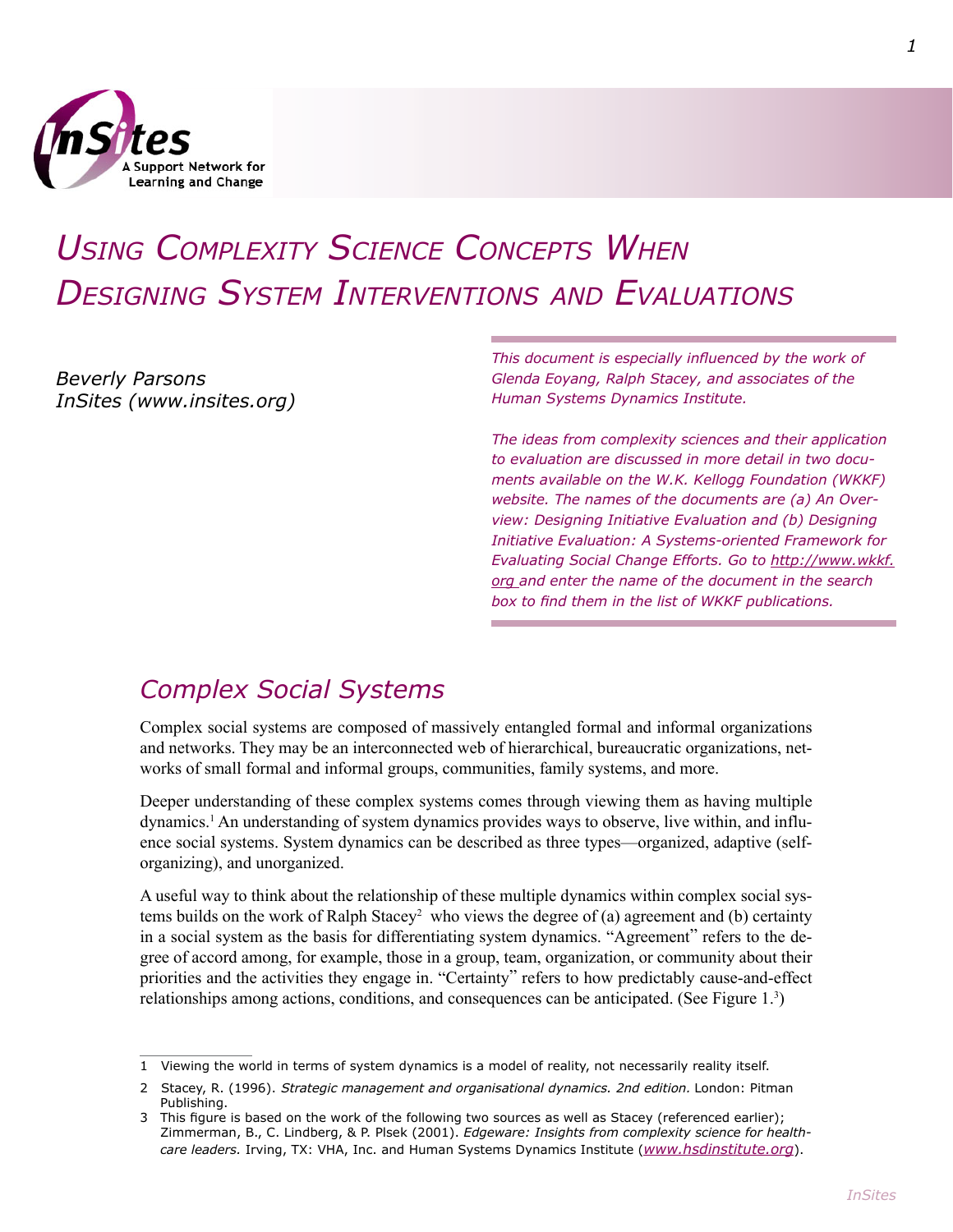

*Figure 1. System Dynamics related to Certainty and Agreement*

#### *Organized System Dynamics*

Where the levels of certainty and agreement are high (lower left of the diagram), one finds **stable, organized, predictable system dynamics**. Traditional hierarchical organizations and assembly lines are largely designed on the assumptions of this type of system dynamic. They are based on structured roles, planning, and control.

Organizations that emphasize this dynamic are often nested systems such as levels of government, in which the local level is nested within the state level which is within the federal level. However, this dynamic may be present in a small system. For example, training sessions are often designed around this dynamic. Instructional processes are carefully designed to lead to planned student outcomes. The design of the instructional processes is based on research evidence and the learning outcomes are measurable.Research and evaluation methods that assume predictable, usuall linear, cause-andeffect relationships are designed with an assumption of organized dynamics.

### *Unorganized System Dynamics*

At the other end of the spectrum shown in the diagram, where systems exhibit both low certainty and low agreement, one finds a **random, unorganized dynamic** such as one might find at the moment of a natural disaster. Systems



<sup>4</sup> Organized dynamics can be further separated into "simple" and "complicated."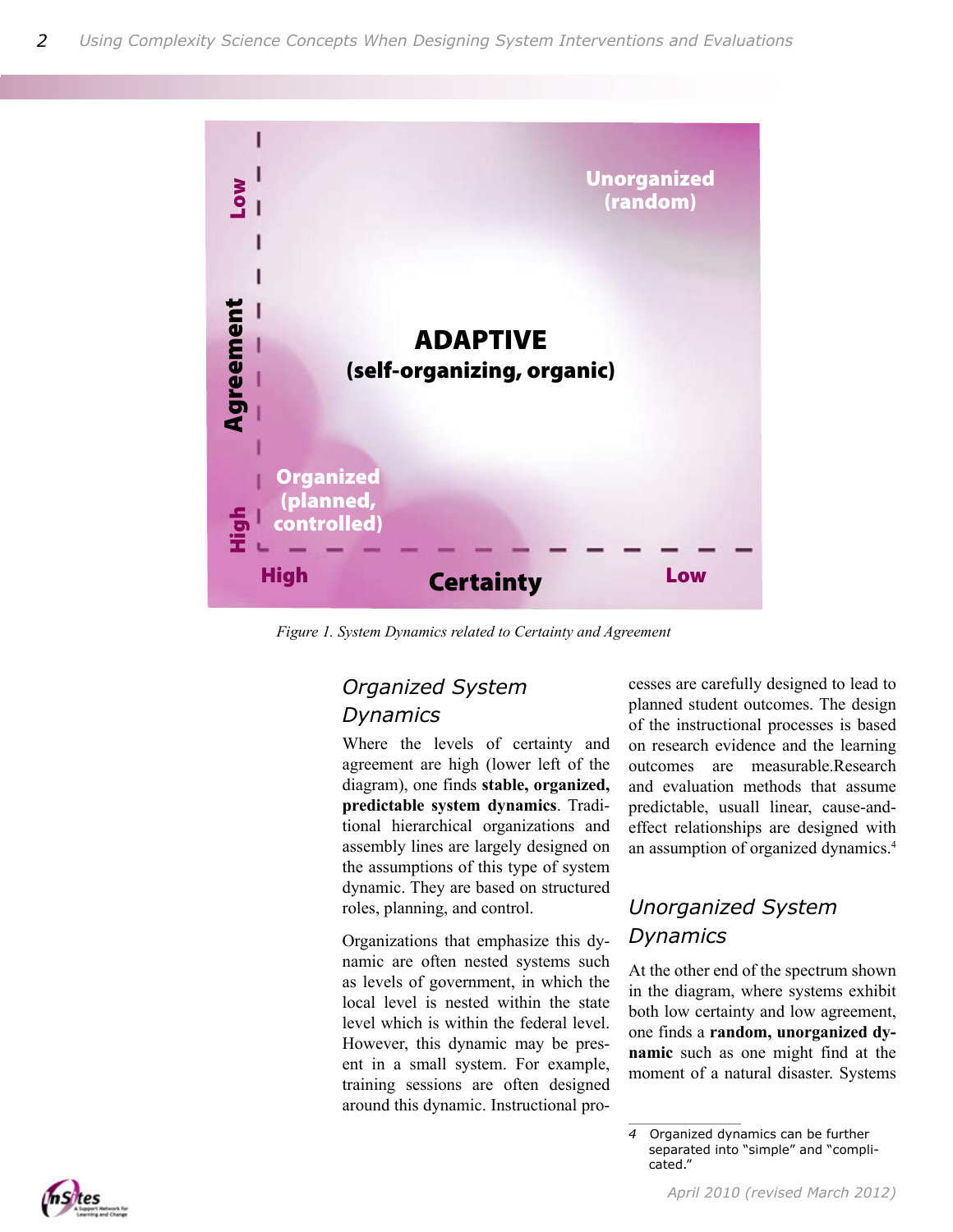3

have essentially disintegrated. Actions are unpredictable and random. Within complex social systems, many events and actions can appear to be random. We cannot see any patterns or connections between them and other events or actions.

Research and evaluation methods that rely on probabilistic statistics (e.g., correlations between a dependent and independent variable) assume that what is not predictable by the cause-andeffect model of the method is unorganized and random.

#### *Adaptive System Dynamics*

**Between these two ends of the spectrum is a special dynamic.** The system is far from the equilibrium of either an organized state or the disintegration of an unorganized state. **It is a complex adaptive system (CAS) where agents self-organize.** Since it is the way plants and many animals organize, it is sometimes referred to as **organic organizing**. The core idea is this: *In complex adaptive systems, many semi-independent and diverse agents, who are free to act in unpredictable ways, continually interact with each other. They are adapting to each other and the environment as a whole.* They can create influential system-wide patterns. They are not necessarily moving toward stability and tend not to be controllable although they can be influenced.

## *Interconnections of System Dynamics*

In the figure and in our explanation above, we have described the dynamics as if they are separate. However, two points are important to realize:

1. The three types of system dynamics are entangled in complex social systems. To gain understanding of a complex system, we may selectively look at dynamics. It is as if we had eyeglasses that filter out certain dynamics. When we view the landscape of systems, the glasses do not change the landscape itself but allow us to experience the landscape in a different way.

2. The three types of dynamics can be thought of as different phases and types of energy that can transform from one to another. It is much like water being able to be a solid, liquid, or gas. The action around the boundaries of these transitions is important. Considerable movement is occurring and may be especially influential in systems change.

## *Complex Adaptive Systems and Adaptive (Self-Organizing) Dynamics*

A wealth of tools and methods exist for understanding and influencing the planned/organized dynamics. These tools and methods, based on linear and/or simple non-linear predictions of cause and effect, include strategic planning, setting specific outcomes, and using research methods such as randomized controlled trials (RCT). Because the language and concepts of organized systems are well known, we do not address them in this paper. Instead, we want to elaborate on concepts and provide vocabulary about complex adaptive systems and the nature of adaptive (self-organizing) dynamics.

The complexity sciences have their beginnings centuries ago, but the ideas started to receive serious attention in the scientific community in about the 1980s. Thus, the understanding and applications of the concepts are still in their early stages of development.

The concepts below originate in the physical and biological sciences and have mathematical underpinnings. In the descriptions below, we have tried to strike a balance between retaining the language of these fields and describing the concepts in terms more commonly used in the social sciences.

Although the idea of multiple dynamics within social systems is often quickly understood at an intuitive level, the terms can be difficult to understand at first. Once grasped, however, the concepts provide a powerful set of tools for understanding and influencing organizations and networks. The tools provide the basis for taking action, undertaking research, and evaluating change within these entangled systems.

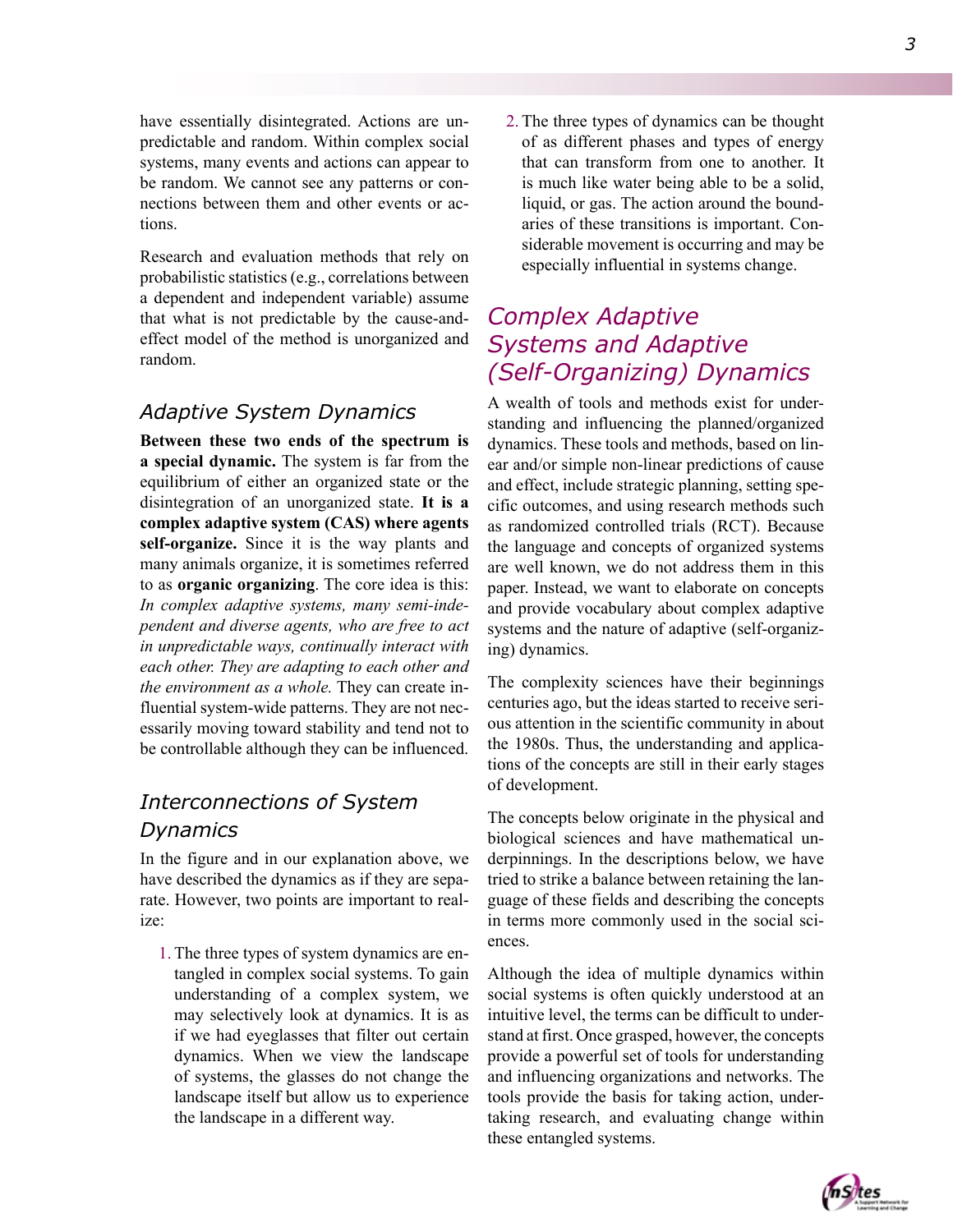Theories about complex *adaptive* systems take the position that there is a powerful and important dynamic in systems—self-organization—that can be understood and leveraged for change. To leverage the power of self-organizing, we need a language and set of concepts to guide our actions, research, communications, and evaluation processes/methods. The list here is basically a vocabulary and concept list.

- **Self-organizing/adaptive/organic:** In a **1.** self-organizing (adaptive/organic) dynamic, many semi-independent and diverse agents, who are free to act in unpredictable ways, continually interact with each other. Although these agents may be unaware that they are part of a larger whole, they are moving and adjusting to other agents and to the environment as a whole. Human networks such as the Internet are examples of self-organizing/organic dynamics where no leader is in control. This is also the way ants organize, through signals from the chemical compounds of pheromones secreted by other ants.
- **Sensitivity to initial conditions:** In com-**2.** plex systems, very small differences in initial conditions can have a disproportionately large impact on future events. Because of such sensitivity (and other factors), outcomes at specific times or locations within self-organizing systems are unpredictable.
- **Emergence**: New, unexpected structures, **3.** patterns, properties, or processes emerge in self-organizing/adaptive systems. These are higher-level phenomena that unexpectedly come about from the actions of a multiplicity of small occurrences. The small occurrences were not planned to create the new order. The emergence of the new is not controlled by a single entity, but results from semi-independent interactions of many agents.
- **Macro patterns:** When a relatively large **4.** group of semi-autonomous agents are selforganizing, they frequently create macro patterns (patterns of the whole group). These patterns are defined by underlying "simple rules." The agents are not neces-

sarily conscious of the underlying rules of behavior and no one agent controls the behaviors.

- **Feedback:** Agents in self-organizing dy-**5.** namics are "learning" from one another and the context through feedback. As they get signals from other agents, they modify their behavior. In order to adjust the pattern over time and space, it is critical to link feedback to the underlying simple rules that create the pattern of the whole. Humans, as conscious beings, have even more complex feedback mechanisms that shape their behavior patterns.
- **Co-evolution:** Co-evolution refers to the **6.** interdependent evolution of two or more systems within a larger ecological system. Cooperation, competition, and interdependence in relation to the same limited resources create feedback among the systems. This is another example of how agents adjust through feedback. For example, a service provider system and the community can be thought of as co-evolving when there is mutual feedback. Each system is shaping the other and shifting patterns of each system in an interdependent way.
- **Pattern formation and points of influ-7. ence:** Dynamic patterns arise among agents and between agents and their environments over time and location as *relationships, boundaries, and differences* occur. Although the patterns are too complex to be controlled, it is possible to influence patterns by intentionally adjusting relationships, boundaries, and/or differences of the agents.

# *Implications for System Interventions and Evaluations*

The above concepts lead to rethinking how to influence complex systems.

**Small differences can create large effects. 1.**If leverage points are found that shift patterns in self-organizing dynamics, small differences can lead to large and multiple

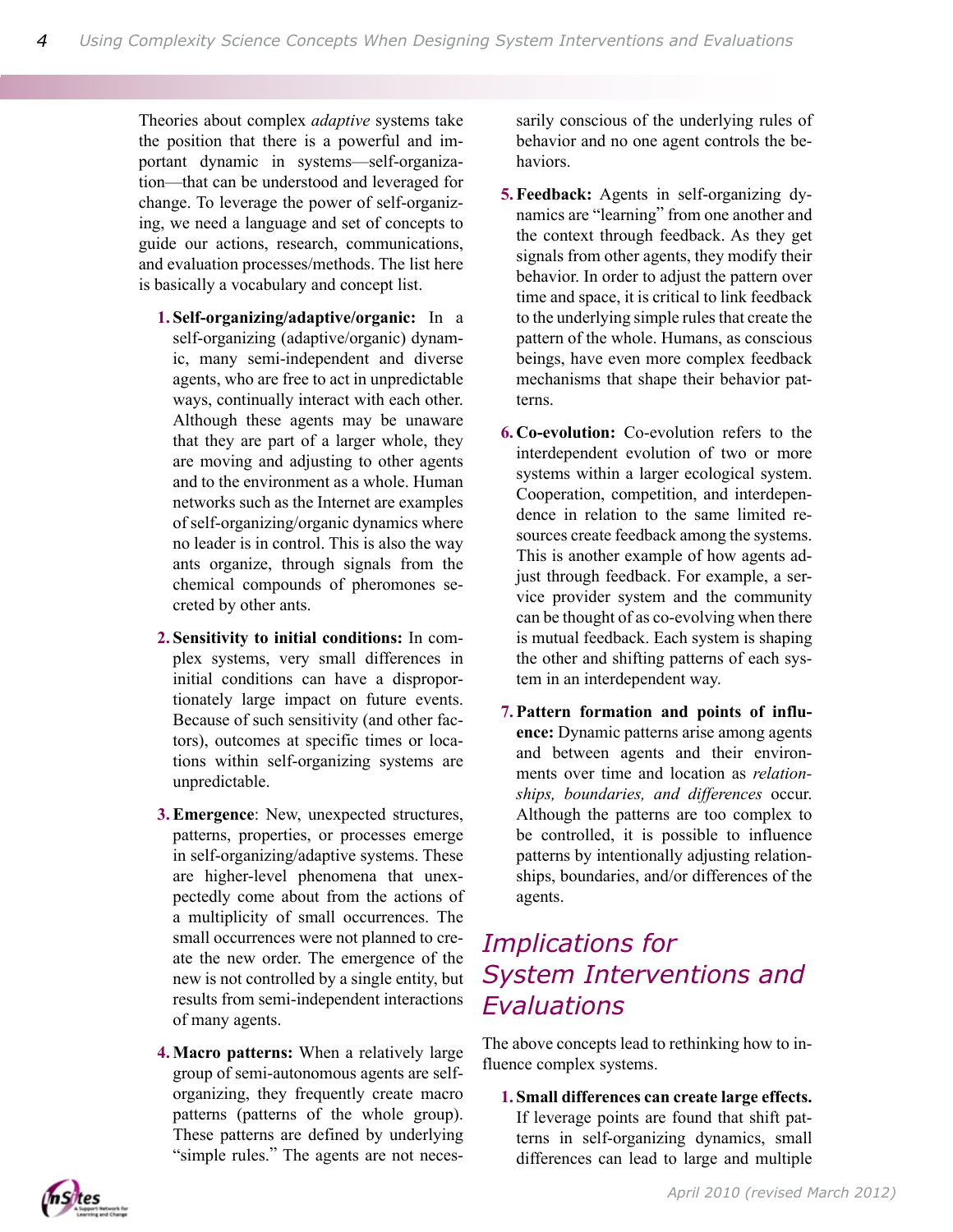effects. Any intervention in the system can be influential.

- **The past influences but does not predict 2. the future.** Social systems are dynamical, that is, they are continually changing in irregular ways. The more a social system is dominated by self-organizing and unorganized dynamics, the less the past predicts the future. At the same time, such a situation may provide more opportunities to shape patterns through small well-chosen actions.
- **Many points of influence exist.** A social **3.** system is a complex mix of organized, selforganizing, and unorganized dynamics. Recognizing the characteristics of each expands one's range of options for influencing systems. To achieve social outcomes, notice the existence of each of the dynamics in the situation, pay careful attention to the differences among them, and consider how to leverage each to affect the situation.
- **Boundaries, differences, and relation-4. ships are levers of influence toward a purpose.** When analyzing a situation to understand possible points of influence, think in terms of boundaries, differences, and relationships (interconnections and exchanges). Consider how one or more can be adjusted or influenced to move toward or maintain a purpose-based direction.
- **Simple rules underlie patterns.** Synthe-**5.** size what is learned about boundaries, relationships, and differences as levers of influence toward a purpose. When these are synthesized, simple rules that govern deep processes in the particular situation

start to become evident. These can be articulated as flexible, adaptable rules of action (simple rules) that people throughout the system can use to guide their actions in multiple situations to maintain or intentionally change the deep patterns. Simple rules are closely related to underlying paradigms and world views.

- **Pattern-based feedback and action are 6. iterative.** Because the consequences of any action in a complex system are seldom predictable, it is important to identify points of influence that tap into deep structures/ processes that underlie the dynamics of a system. To shift the patterns of systems, it is essential to repeatedly (iteratively) apply feedback related to those points of influence. Because this kind of feedback links to the simple rules underlying the deep structure, it can help shape patterns.
- 7. Tensions are not resolved. When selforganizing is a strong dynamic, expect to hold differences in tension rather than resolving them. Tensions such as conflict and cooperation, dependence and interdependence, and dominance and subordination continually coexist.
- **Patterns are outcomes.** Self-organizing/ **8.** adaptive systems do not produce a specific outcome at a specific time. Think instead of the desired outcomes in self-organizing dynamics as patterns of behavior that modulate and tend to stay within a particular range of behavior. However, sensitivity to minor changes and the possibility of emergence of new patterns, structures, and properties is ever present.

#### *Acknowledgements*

*This document is part of a series of tools from InSites. It was prepared in part with funding through InSites' contract with the Center for the Study of Social Policy to conduct an evaluation of the Quality Improvement Center for Early Childhood (QIC-EC). Marah Moore, Patricia Jessup, Mallary Tytel, and Rosemary Reinhart provided input. The document was designed by Kathy Wyckoff.*

*A special acknowledgement goes to Glenda Eoyang and the Human Systems Dynamics Institute for their work related to the levers of influence, simple rules, and the description of agents in complex adaptive systems.*

*The information and opinions provided herein are the sole responsibility of the author and do not represent agreement or positions of the funding agents or contributors.*